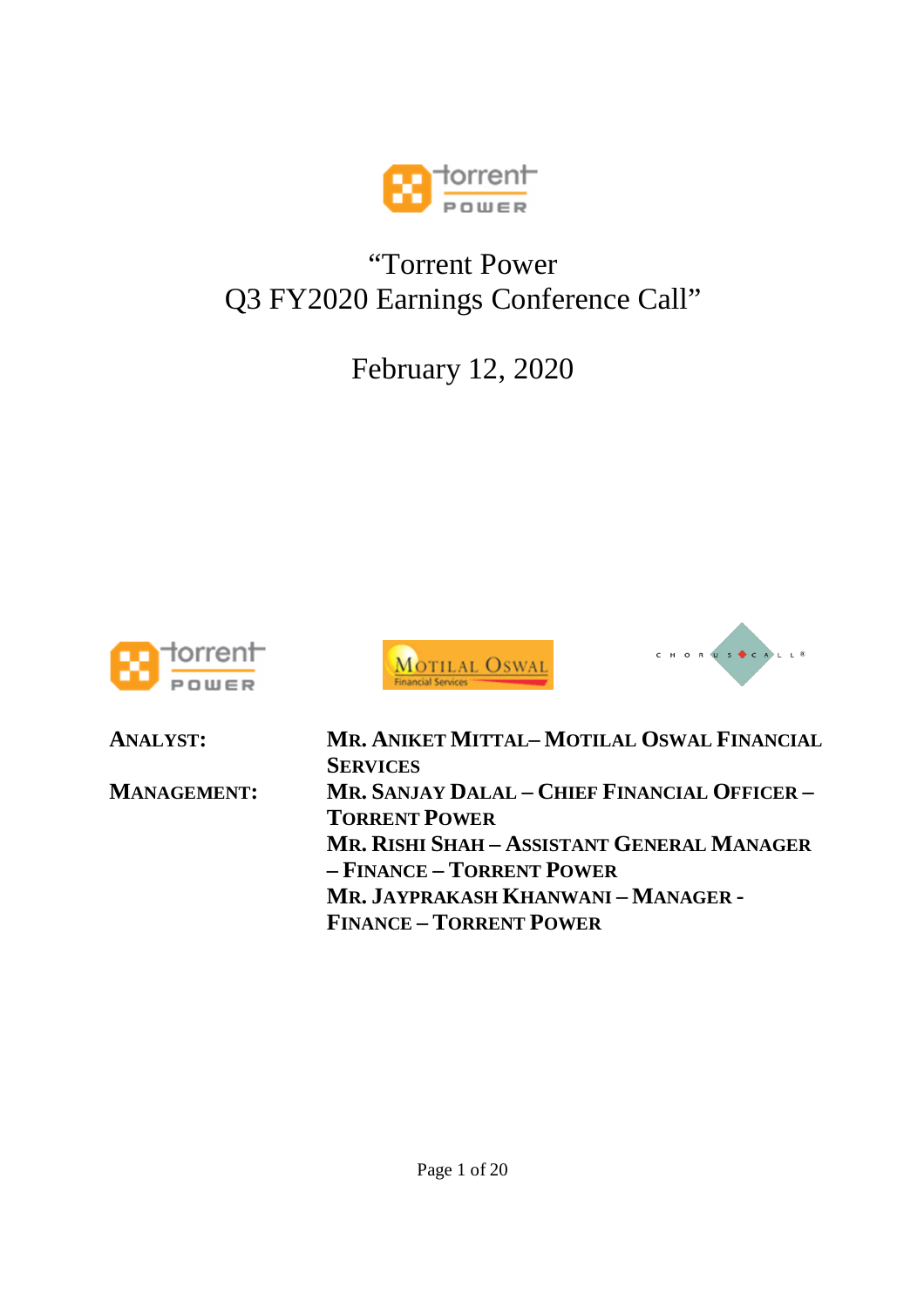

- **Moderator:** Ladies and gentlemen, good day and welcome to the Torrent Power Q3 FY2020 Earnings Conference Call, hosted by Motilal Oswal Financial Services. As a reminder, all participant lines will be in the listen-only mode and there will be an opportunity for you to ask questions after the presentation concludes. Should you need assistance during the conference call, please signal an operator by pressing "\*" then "0" on your touchtone phone. Please note that this conference is being recorded. I now hand the conference over to Mr. Aniket Mittal from Motilal Oswal Financial Services. Thank you, and over to you!
- **Aniket Mittal**: Thank you, Steven. Good evening everyone. On behalf of Motilal Oswal Financial Services, I welcome you to the Q3 FY2020 earnings call for Torrent Power. From the management, we have with us Mr. Sanjay Dalal, the CFO of the company, Mr. Rishi Shah, AGM Finance and Mr. Jayprakash Khanwani, Manager Finance at Torrent Power. We will begin with brief comments from the management and follow that up with Q&A session. Over to you Sir!
- **Sanjay Dalal:** This is Sanjay Dalal from Torrent Power. Thank you all of you for attending the earnings call for the Q3 FY2019-FY2020. I will give a short overview of the performance for the quarter and then we will start taking questions from the participants. Consolidated profit after tax for this quarter was 416 Crores versus 238 Crores in the comparative quarter. That is higher by Rs. 178 Crores, which is approximately 75% growth. Apparently, the PAT number has increased considerably, however, a good part of this is attributable also to the recognition of deferred tax asset, which is owing to the reduction in MAT rate from 21.55% to 17.47% via taxation norms amendment act of 2019.

The MAT rate reduction along with unchanged normal tax rate of 34.94% has led to an increased utilization of accumulated and unrecognized MAT credit in the future years. This has resulted in recognition of a onetime net deferred tax asset in the quarter by Rs. 105 Crores, so if we adjust this onetime tax gain of Rs. 105 Crores then the PAT increase is about 31%. Coming to the PBT numbers, the consolidated PBT for the quarter is 309 Crores versus 254 Crores in the comparative quarter it is higher by about Rs. 55 Crores, which is a 22% growth. Here also the comparative quarter has a certain one off, so if we adjust for the one off in the comparative quarter, the core profit growth is about 30%.

We now come to the consolidated EBITDA numbers, where I also will give you a brief overview on what is the contribution from various business segments to the growth in EBITDA. So, the consolidated EBITDA came in at Rs. 877 Crores versus Rs. 790 Crores in the comparative quarter, it is higher by Rs. 87 Crores, which is approximately 11% growth. So, if we look at it from the segment perspective then all segments except renewables have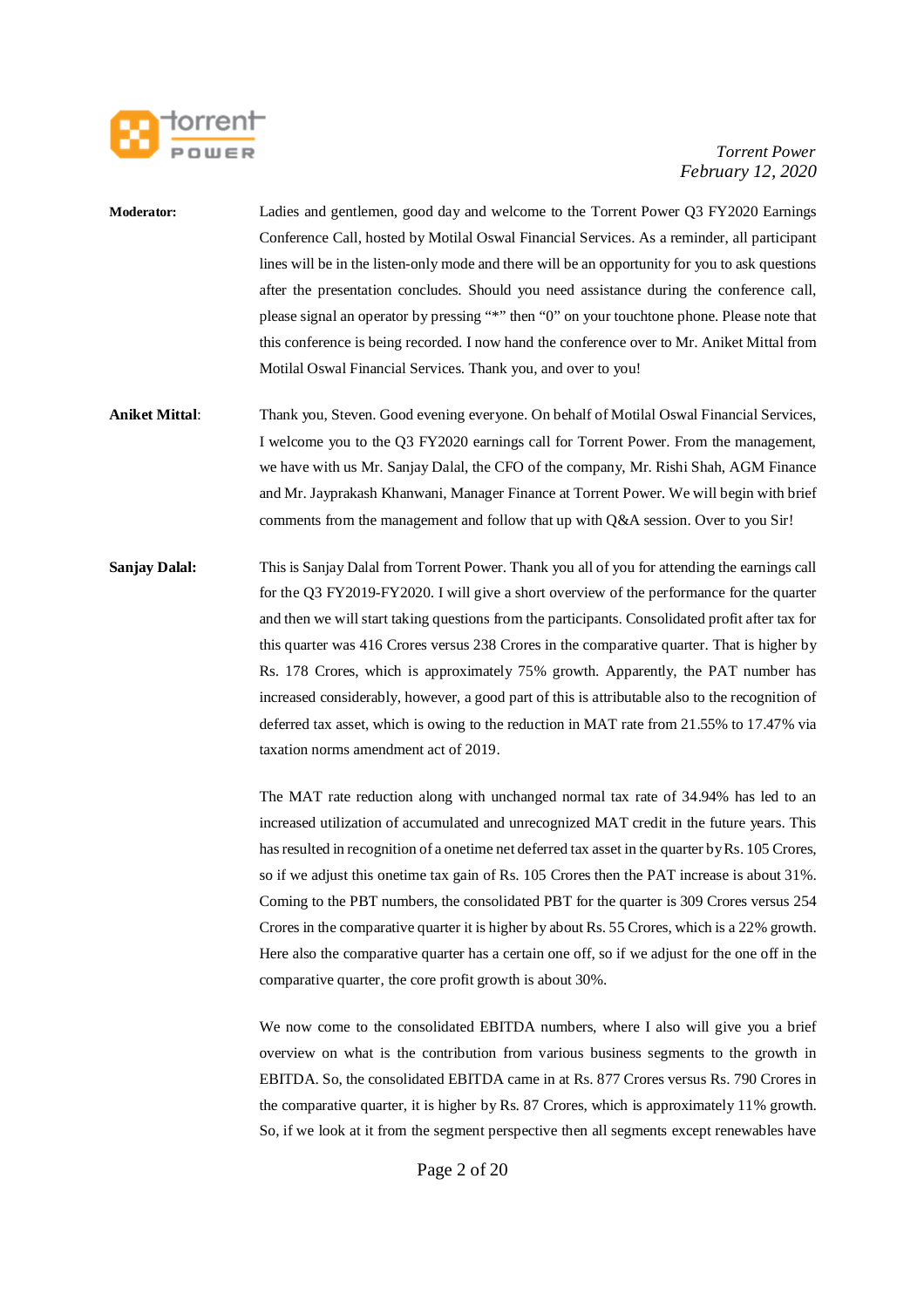

contributed to the growth, so the gas based generation segment, the license distribution segment and the franchise distribution segment, they all turned in strong operating performance contributing to the growth of EBITDA in this quarter.

The renewable segment was flat. It came in with a flat EBITDA. It may be noted that the EBITDA number for the quarter is after absorbing the impact of reduction in tariff for our SUGEN long-term PPA due to the change in CERC regulations. This happened from April 2019 onwards and the impact of this for this quarter we estimated was about Rs. 41 Crores, so even after absorbing this blow of Rs. 41 Crores we have been able to increase the EBITDA.

Coming to segment wise performance, the gas based generation plants turned in a better performance and contributed to this increase in EBITDA. Essentially two factors operated positively. One was the operationalization of the UNOSUGEN PPA, which happened from July 1, 2019 onwards, so that contributed towards additional EBITDA and also the merchant power sales contributed towards the additional EBITDA.

If you look at the license distribution business that also contributed to the growth in EBITDA essentially increase in our profit from this segment was on account of increased ROE on the back of new capex investment, which we have made in the last 4 quarters and incentive gain on an account of T&D norms where our actual T&D losses and O&M expenses are lower than what it allowed to us in the tariff, so all of this also contributed towards increased profitability for the quarter. Coming to franchise distribution business, both Bhiwandi and Agra did well in terms of further reducing the T&D losses and bringing in a higher contribution for the quarter also.

As I said renewable turned in a flat performance, so there was flat EBITDA for renewable segment primarily because, we commissioned two projects during the quarter amounting to 176 megawatt of capacity; however, this happened in a very fag end of the quarter, so its impact on EBITDA is really not coming now and we will see probably that impact in the coming quarter, so renewable was more or less flat as compared to the previous quarter also. Now I go to some other developments, which have happened in the quarter, which may give some insight to how business will go going forward.

The first is that we have considered an interim dividend of Rs.11.60 paisa per equity share, so this is made up of two components, Rs.6.60 paisa per share is the normal dividend as per the dividend policy of the company and Rs.5 is the special dividend, which has been declared with the view to distribute part of the onetime tax gain which we have made as a result of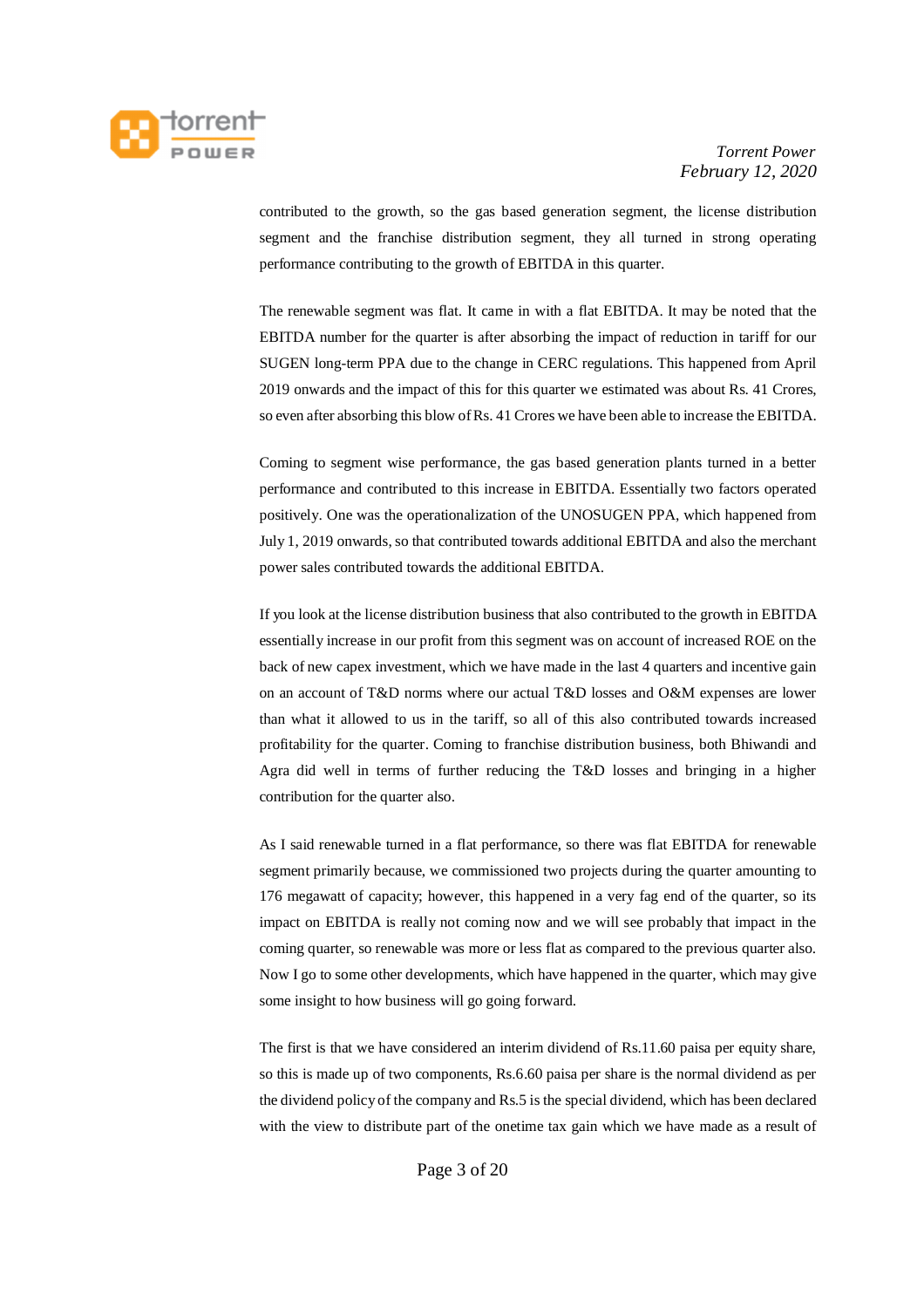

reduction in tax rates. The second development in the quarter has been that we have prepaid almost Rs. 1,000 Crores of debt during YTD Dec 2019 ahead of its due date, so that has resulted in debt reduction. In the coming quarters we will see a significant drop in interest outgo as a result of the prepayment.

The third development, I would like to bring to your notice is the record low LNG prices, which are prevailing right now. So, we have been able to tie-up good number of cargos at cost of \$4 and below. This sort of creates strong favorable condition for merchant power sales because we will now be able to compete with coal based power also in the merchant power market with this record low LNG prices. So, that completes my overview and I would now request the participants to raise their questions.

**Moderator:** Thank you very much. We will now begin the question and answer session. The first question is from the line of Mohit Kumar from IDFC Securities. Please go ahead.

- **Mohit Kumar:** Good evening Sir. Congratulations on decent set of operational performance. Sir, my first question is on the capex number for Ahmedabad and Surat area for 9 months FY2020 and how much we are expecting the balance in the Q4 and much is your capex plan for Ahmedabad and Surat area in FY2021?
- **Sanjay Dalal:** 9 months number I give you and alongside the 9 months number, I will also give you what we expect for this year and may be for the benefit of all we will probably give you some guidance on what is the capex we expect in the next 3 years broadly. So, if we look at the licensed distribution business for the 9 months we have incurred a capex of about Rs. 600 Crores and we hope to end the year with about Rs. 1,050 Crores of capex. In the franchise distribution business for the YTD 9 months we have incurred a capex of Rs. 162 Crores and we expect to end the whole year with Rs. 250 Crores of capex and some other capex, which we have incurred, which is around Rs. 41 Crores, so 9 months is around Rs. 775 Crores and the whole year will end with Rs. 1320 to Rs. 1350 Crores of capex. Now, for the next 3 years that is financial year 2021, 2022 and 2023, our ongoing capex in the distribution businesses, licensed distribution and franchise distribution is about Rs. 1,900 to Rs. 2,000 Crores per year.
- **Mohit Kumar:** Sir, if you can provided between distribution licensee and distribution franchisee for FY2021?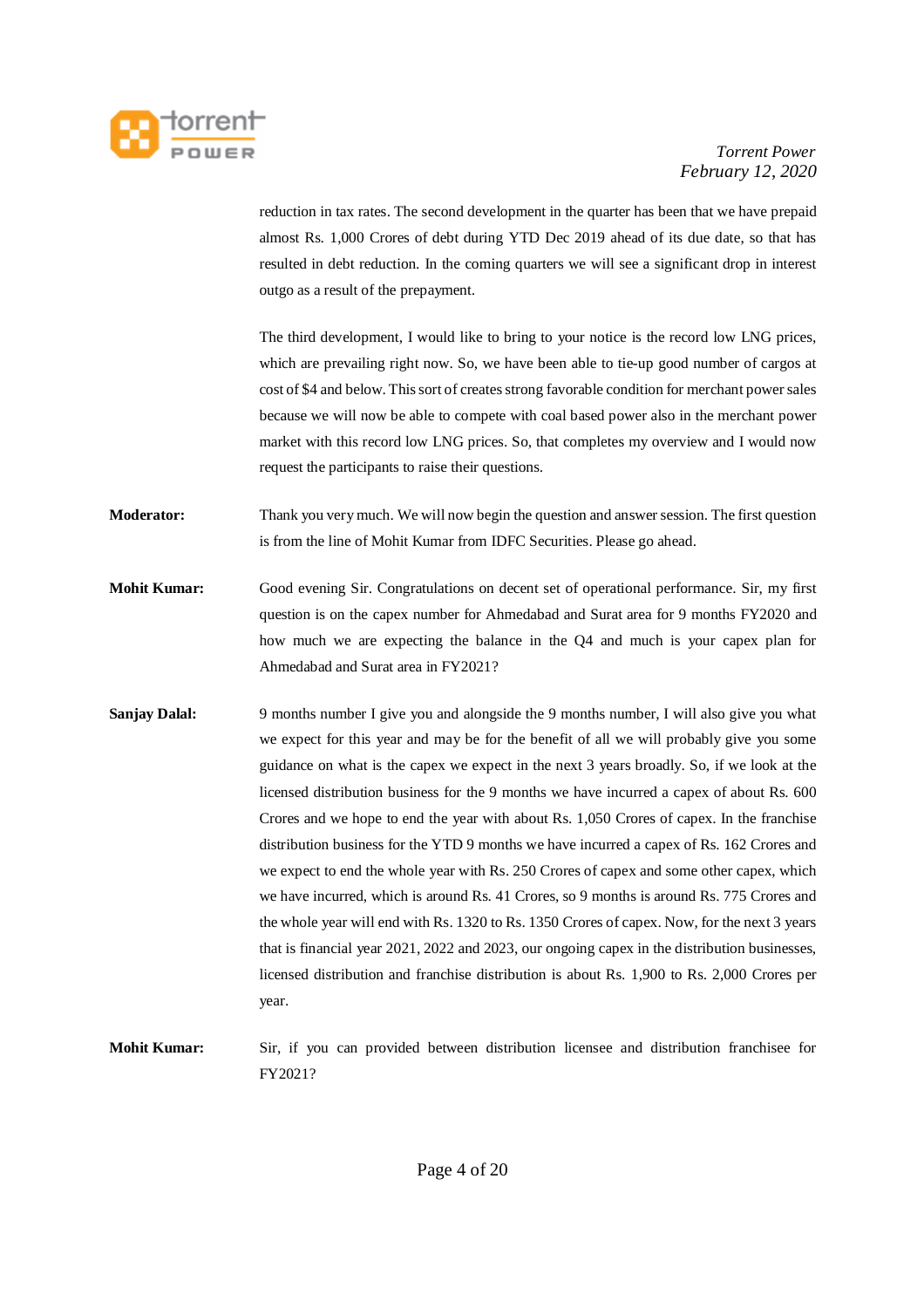

- **Sanjay Dalal:** Roughly about Rs. 1,500 Crores to Rs. 1,600 Crores in licensed distribution business and about Rs. 300 odd Crores per year in the franchise distribution businesses.
- **Mohit Kumar:** Second is if you can quantify the incentive gain for Ahmedabad and Surat franchise area for 9 months?
- **Sanjay Dalal:** I do not have that number anywhere right away, but I can just conceptually explain that the incentive gains have to been seen on a year all basis, what I can tell you is that our expenditure on O&M is less than the norm, so we are earning on that account, what I can also confirm it that the trajectory of the T&D losses on normative basis and actual loss is lower than the norm, which has been permitted to us in the tariff, so we are gaining there also. The allocation of the savings within quarter this is slightly tricky because of the billing cycles I had explained last time, so there are two are examples, if I can give you a 9 months trajectory for T&D losses, if I take YTD of 9 months say for Ahmedabad, then I have T&D loss of about 5.04% in Ahmedabad, which in the comparative YTD of previous year is 5.15%, so actual further reduction of T&D losses. The norm I have for the whole year for Ahmedabad in 2019- 2020 is 6.7%, so this sort of gives you an idea where we are on actual.
- **Mohit Kumar:** One last question, what is your consolidated debt at end Q3 FY2020?
- **Sanjay Dalal:** Consolidated debt at the end of?
- **Mohit Kumar:** Q3 FY2020?
- **Sanjay Dalal:** So, at the end December 31, 2019, it is Rs. 8,800 Crores of gross debt and against that we have almost I think Rs. 400 Crores of DSRA amount.
- **Mohit Kumar:** Understood, thank you, Sir. That is it from my side.
- **Moderator**: Thank you. The next question is from the line of Abhishek Puri from Axis Capital. Please go ahead.
- **Abhishek Puri**: Congratulations on good set of results, this USD \$4 and below what you mentioned is a derived price or what is it and secondly in terms of the arrangement of gas this is largely for UNOSUGEN or DGEN, I mean to understand this is largely for regulated business or for selling in the merchant?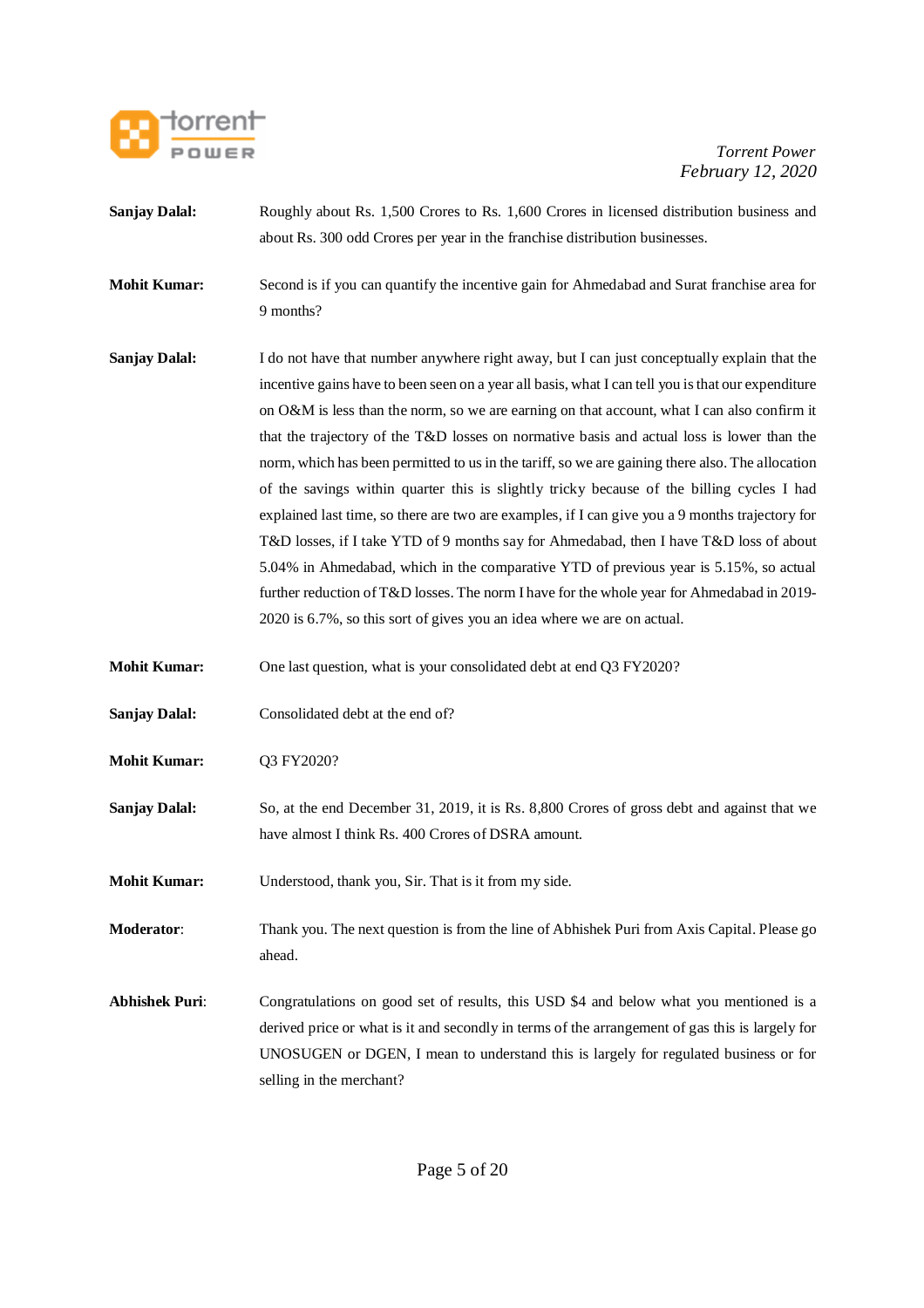

**Sanjay Dalal:** So, firstly the prices are DES price what is known as delivered ex-ship after that you will further incur the regasification cost, the transportation cost to get the burner cost, so if you recall we had tied up gas up to December 2020 in a three year tender, which had been done sometime in 2017, so some part was for 2020 calendar year, but we had not tied up all of it, so there were additional purchases, which we have been doing this year looking at the record gas price and those have come at \$4 and less. Now, cargos as and when they purchase are actually clearly for the regulated business because we have to also file it with the regulator, so that he knows exactly what we are contracting and therefore the remaining cargos are marked for merchant business, so the entire requirement for the regulatory business has been tied up for the whole year between the medium term contract we have done and the additional contract we did now and in addition to that we have also tied up roughly about three cargos for merchant power, so with this low cost and gas being available we hope to do more merchant power sales in the coming quarter. **Abhishek Puri**: On the gas scheme that you have mentioned in the presentation, we have also read in the papers that it has gone to the cabinet stage any further approval or understanding where the scheme is now and in what shape it is coming in now? **Sanjay Dalal:** No, we have no idea in what form the scheme is coming, we are also aware as much as you. Understand that it has moved for the final approvals, so once the cabinet approves they will sort of release the scheme, but our understanding is that there will probably be two components, one component will be more or less similar to the one which we had in 2014- 2015, 2015-2016 except that there may be no requirement of the subsidy now and other component could be in form of bundled power or some such things. **Abhishek Puri**: Lastly if you can give us the breakup of the EBITDA business wise, just to reconcile the consolidated numbers in our model? **Sanjay Dalal:** So, EBITDA for thermal generation was at Rs. 279 Crores, renewable generation was Rs. 110 Crores, licensed and franchised distribution was Rs. 485 Crores and Rs. 3 Crores is remaining part, all put together is Rs. 877 Crores. Abhishek Puri: Right, Sir, this is good. Thank you and all the best. **Moderator**: Thank you. The next question is from the line of Nimit Vasa, an Individual Investor. Please go ahead.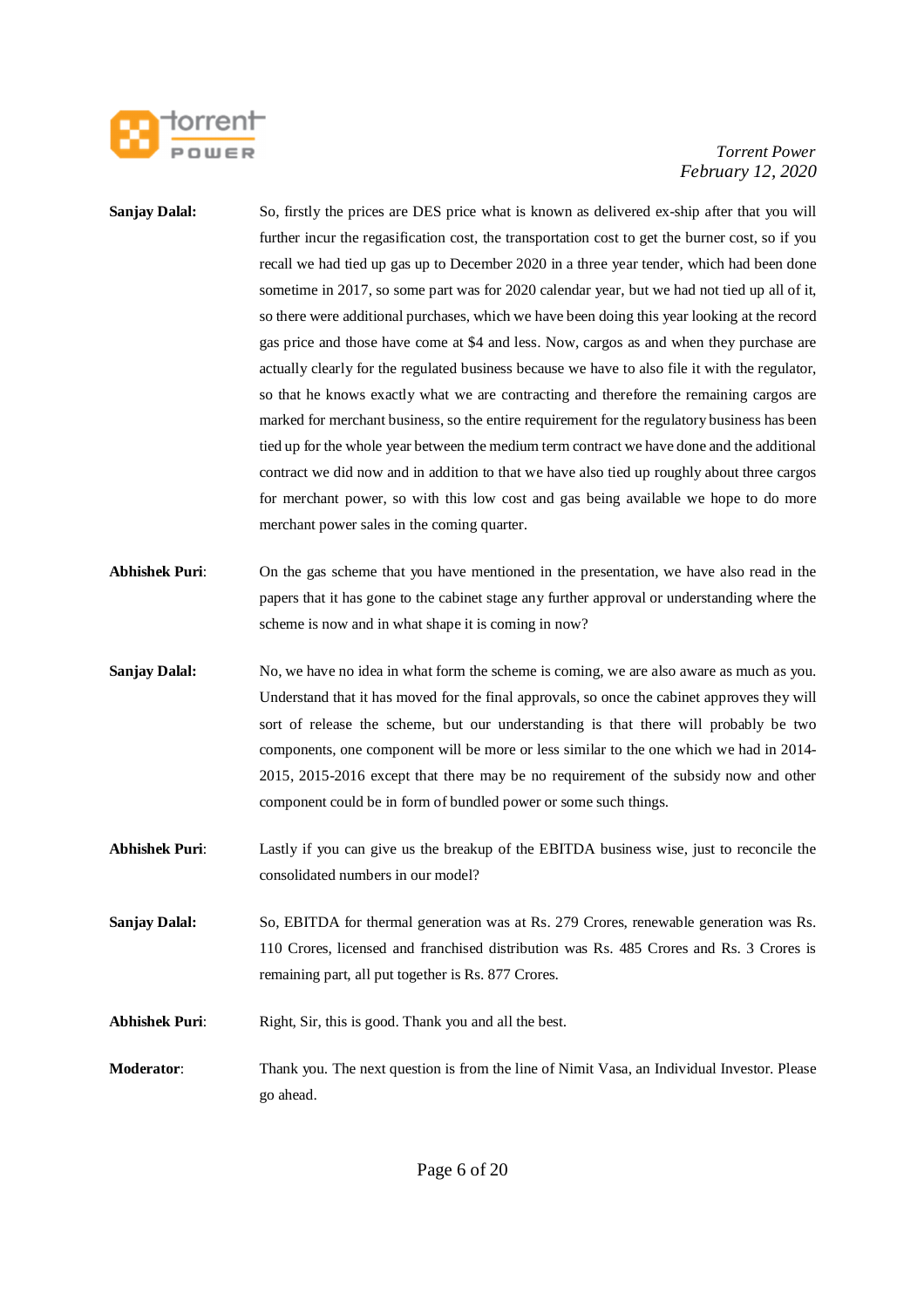

- **Nimit Vasa:** Sir, many congratulations. My question is two part, so one is about the E-power plant where we had committed certain amount to the land, so what would be that amounts? **Sanjay Dalal:** And second? **Nimit Vasa:** The second is, how are we underutilized because of the non-availability of the gas? **Sanjay Dalal:** So, on first plant the Pipavav project has been shelved, so the government has also decided that the power project is not going to be implemented. It was joint venture with the Gujarat Power Corporation Limited, so we had committed certain amounts for acquisition of land that roughly around, I do not know the exact number, but about Rs. 80 Crores to Rs. 90 Crores of money, and the land has been acquired in that SPV, since this was acquired through acquisition process, the government will now find another buyer and transfer it to another buyer as which point we will get back our money. The value of the land has increased multiple fold after that, but obviously being government acquired land we are not expecting any benefit out of it, but our money is safe to that extent, it is only a question of government finding another alternative investor in that land. **Nimit Vasa:** Do we get any interest on this? **Sanjay Dalal:** I do not know about that, that will depend on the government, so we will obviously make
	- claims, but it is entirely up to the Revenue Department to decide on all those issues, but any way we will get back our money that for sure because when they find another buyer they obviously are going to give a much higher price for the land, so the prices have raised substantially after our acquisition.
- Nimit Vasa: Right and regarding the underutilization?
- **Sanjay Dalal:** So, there is underutilization because we have DGEN power plant, which is more or less standard, but it is not because of non-availability of gas, it is more because of non-availability of power demand.
- **Nimit Vasa:** So, gas is available as and when you require?
- **Sanjay Dalal:** Yes, gas is no longer a constraint.
- **Nimit Vasa:** So, I need to further understand what is the price at which we breakeven above which price goes and you are not competitive with thermal or any other source?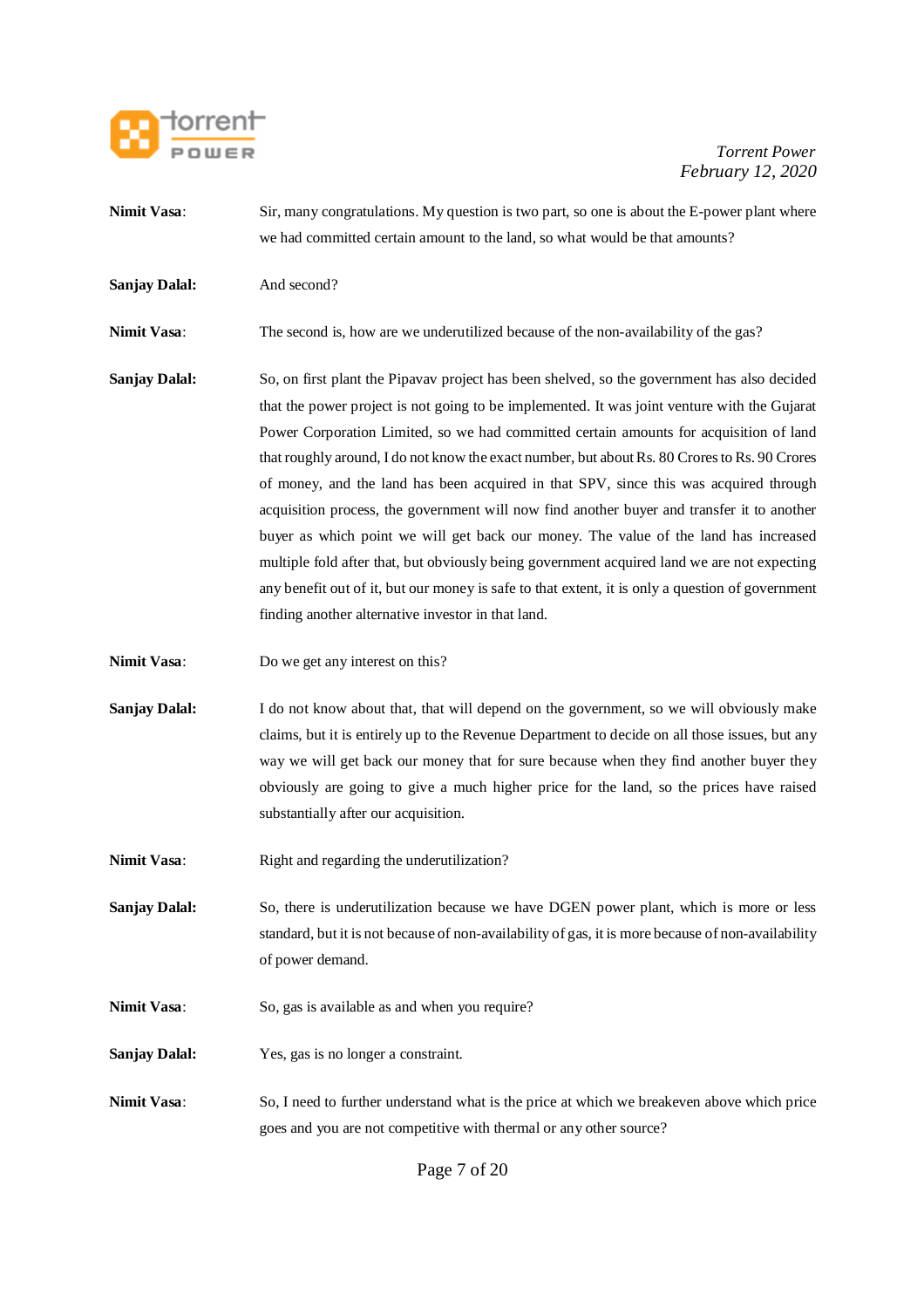

- **Sanjay Dalal:** That is a complex question to answer because on a marginal cost basis even today for example today's gas price we are able to compete with coal base power, but it will all be depended on what is the gas price and what is the coal price both keep moving.
- **Nimit Vasa:** So, out of our total capacity can I get the utilization sector?
- **Sanjay Dalal:** It is there in the PPT, which we have uploaded on the website, so you will get all the information on operations there.
- **Nimit Vasa:** When I saw the results, it was not there, okay I will check it.
- **Sanjay Dalal:** No, it is in PPT format on the website.
- **Nimit Vasa**: On the Torrent Power website?
- **Sanjay Dalal:** Yes.
- **Nimit Vasa:** Fine, that is all from my side. Thanks a lot.
- **Moderator**: Thank you. The next question is from the line of Rahul Modi from ICICI. Please go ahead.
- **Rahul Modi:** Thank you for the opportunity and congratulations on good number. Just a couple of questions, can you help us with the merchant sales for 3 months and 9 months and how much would have been the incremental over and above the fuel cost that we recovered for the marginal contribution?
- **Sanjay Dalal:** So, I will give a 9 months YTD understanding, which I readily have with me. So, YTD in the current year we have sold almost 1300 MUS at a net contribution of about 1.10, it is after all the incremental cost, so fuel, water, some long-term ONM cost all considered.
- **Rahul Modi:** This would be a combination of DEGN and SUGEN?
- **Sanjay Dalal:** Yes, for merchant part you have to look at all the three as one opportunity, we have uncontracted capacity in the SUGEN, UNOSUGEN and of course whole DEGN, it will all depend on the kind of contract we have and so, if we have RTC contract, we generally prefer to operate DEGN because it has the lowest cost, but if it is only part of the day contracts then we would prefer to use UNOSUGEN or SUGEN, these number are all three put together, in Q1 and Q2, we got to monthly round-the-clock supply contract, so we operated DEGN then.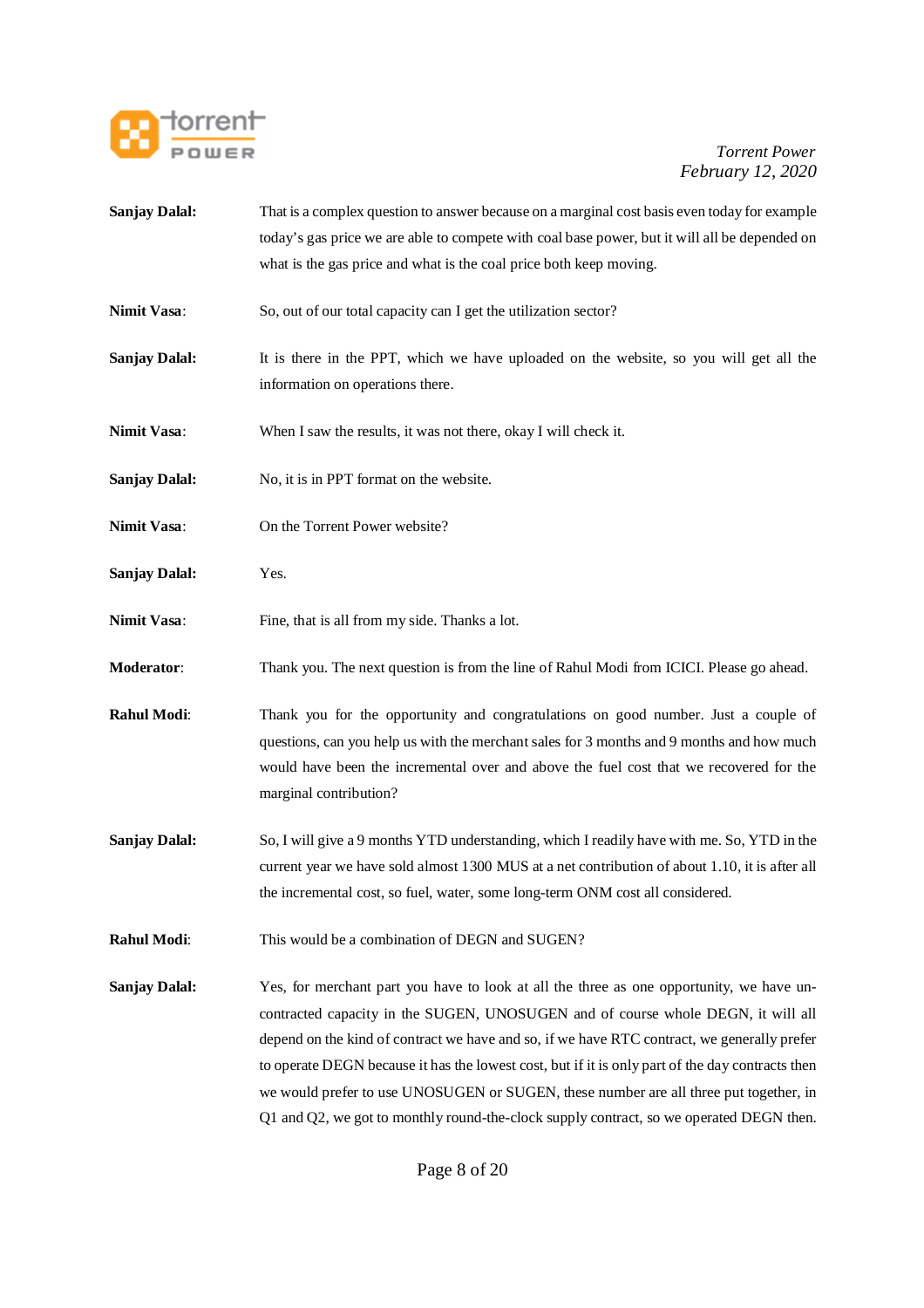

**Rahul Modi:** Sir, in terms of the under construction on the renewable side, any update on the progress?

**Sanjay Dalal:** So, two projects were commissioned during the quarter, as I said the 126 megawatt Maharashtra project was commissioned, it was commissioned one month ahead of time and 50 megawatt SECI one project was also commissioned, so now we have two projects left, one in the SECI 3 project for which we have made a provisioning in the last quarter, so there is no further progress. SECI has not reverted on our application for extension of time and so in this whole process a lot of additional time has also been lost, so we really do not know whether this project will ever happen, but it does not matter to us because we have taken the full charge in the P&L. The other project is a SECI 5 project, now as you would be aware that after the bidding for SECI 5 when we started scouting for land the Government of Gujarat came around and changed the policy of land and they stopped allotting land to wind power project generally till they formulated a new policy, then they came up with a new policy and then the central elections came and another 3, 4 months of loss, after the central election Government of Gujarat announced the new land allocation policy for all projects, which have been awarded under SECI 4 and thereafter and these projects can be given land then only in wind powers, which will be developed, so this wind power could be developed either by the nodal agency of the government or another private developer, however, outside the wind power there is no private land or revenue land, which will be given to the developer, so now this policy has come above 3, 4, 5 months back, but as of yet there is no wind power, which has been made operational or available, so here also we have lost substantial time and we have approached SECI for extension of time based on change of law, so till we hear from SECI, still we get a positive response from SECI, this will also face the same fate of SECI 3, we will probably then abandon if they do not give us extension of time, so should that happen the possible downside could be about Rs. 23 Crores of penalty under the SECI contract. This is the maximum, we are not saying because there are legitimate reason why should not be penalized.

**Rahul Modi**: SECI 5 contract?

**Sanjay Dalal:** Yes, because there is a standard penalty for termination of contract, so about Rs. 23 Crores for 115 mega-watts plus whatever preoperative cost, which we may have incurred that could be the drop-dead scenario, but as of now SECI is still examining our application for time, we have said that look there is a change of law because of which the land have not been available, no revenue land has been allotted for wind projects and no approval for private land also for wind projects have been given, it has to come only in wind parks, none of these wind parks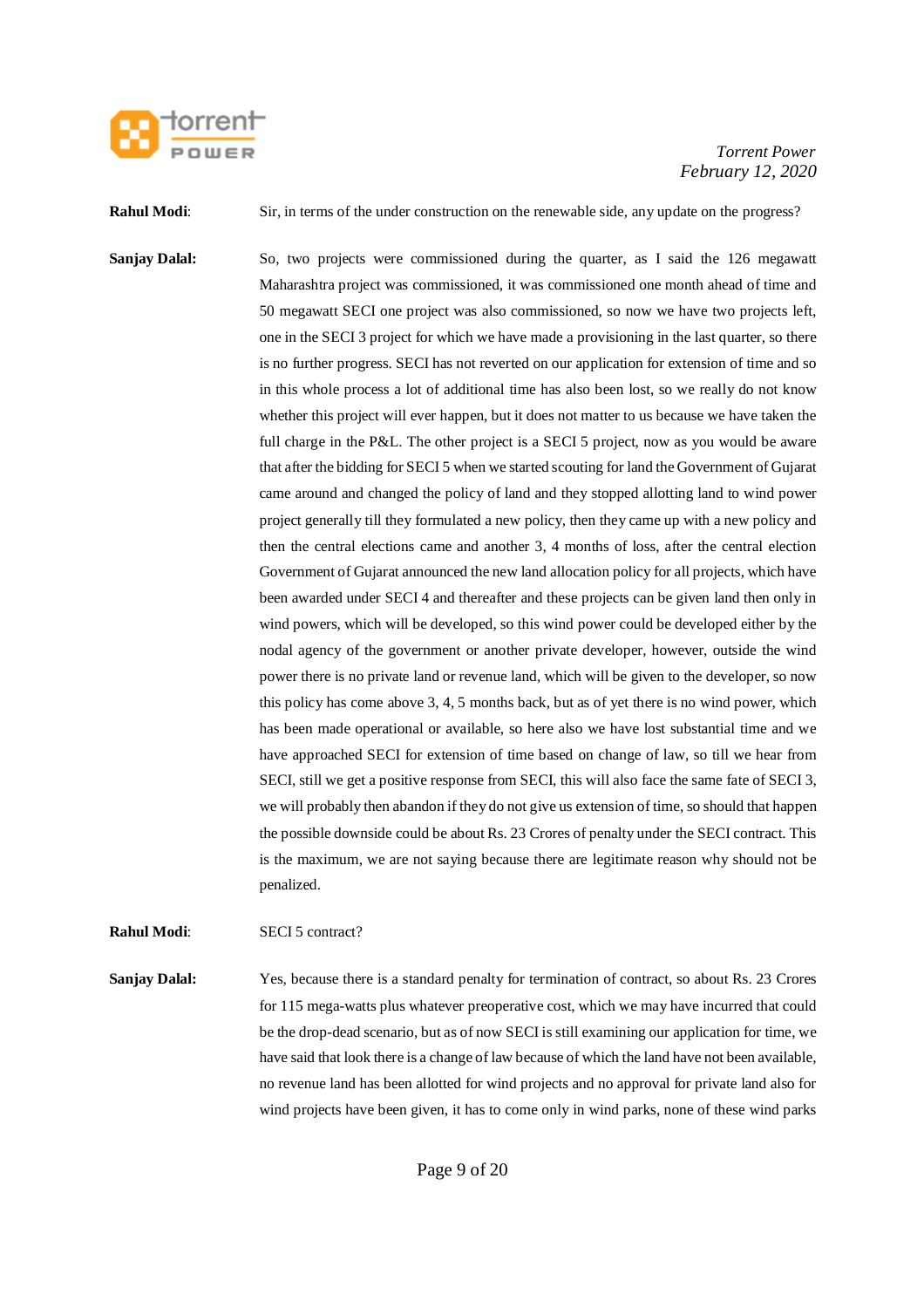

have still been developed and therefore there has to be an extension of time. If we get it, then we will possibly do it, if we do not get it, then again, this project also may go the same way.

- **Rahul Modi:** Right, that was very helpful. Sir, can you just help with the strategy in terms of procurement for gas for merchant now if we see with summer coming on, price is going up, so you are looking to tie-up more if you get sub \$4 on a sustained basis for some more capacity?
- **Sanjay Dalal:** No, we have already tied up some cargo and the cargo we have tied up will allow us to do a fairly substantial quantity of merchant powers and we will as the market spans out if required we will try and get more gas.
- **Rahul Modi**: Sure, and Sir, lately on, can you update on the status of Dholera, I believe you have done some initial capex as well, so when do you expect the full force to begin?
- **Sanjay Dalal:** So, Dholera some updates in the investor PPT we have uploaded, so if you look at the period up to December 2019, we have spent about Rs. 52 Crores of capex, Rs. 26 Crores are in the previous year and Rs. 26 Crores in the current year, YTD by the end of the year that Rs. 26 Crores, I think should reach a number of about Rs. 60 Crores in the number, which I gave to another investor earlier in the discussion, so right now all of these expenditure is in form of network development, the demand is still to come, the overall what we are seeing is that, there is a slower development in Dholera as compared to what was originally and primarily because of the general industrial slow down, so accordingly our network development plans also have sort of getting modified continuously, but this year and next year both will be mainly network development capex, not any substantial revenue there from, but all of this will sort of get trued up in 3 to 5 years' time by which time the demand will start coming in, so when the first tariff determination happens, at that point in time all the capex of the past will be trued up and ROEs for those capex will be allowed in the first tariff fixation. We are not accounting for all, we are not doing any regulatory gas accounting for Dholera till the time first tariff order comes.
- **Rahul Modi:** Right, understood. Thank you so much and all the best.
- **Moderator**: Thank you. The next question is from the line of Jayesh Gandhi from Harshad Gandhi Securities. Please go ahead.
- **Jayesh Gandhi:** Sir, few clarifications, you said that long-term debt as on December 31, 2019, is Rs. 8400 Crores?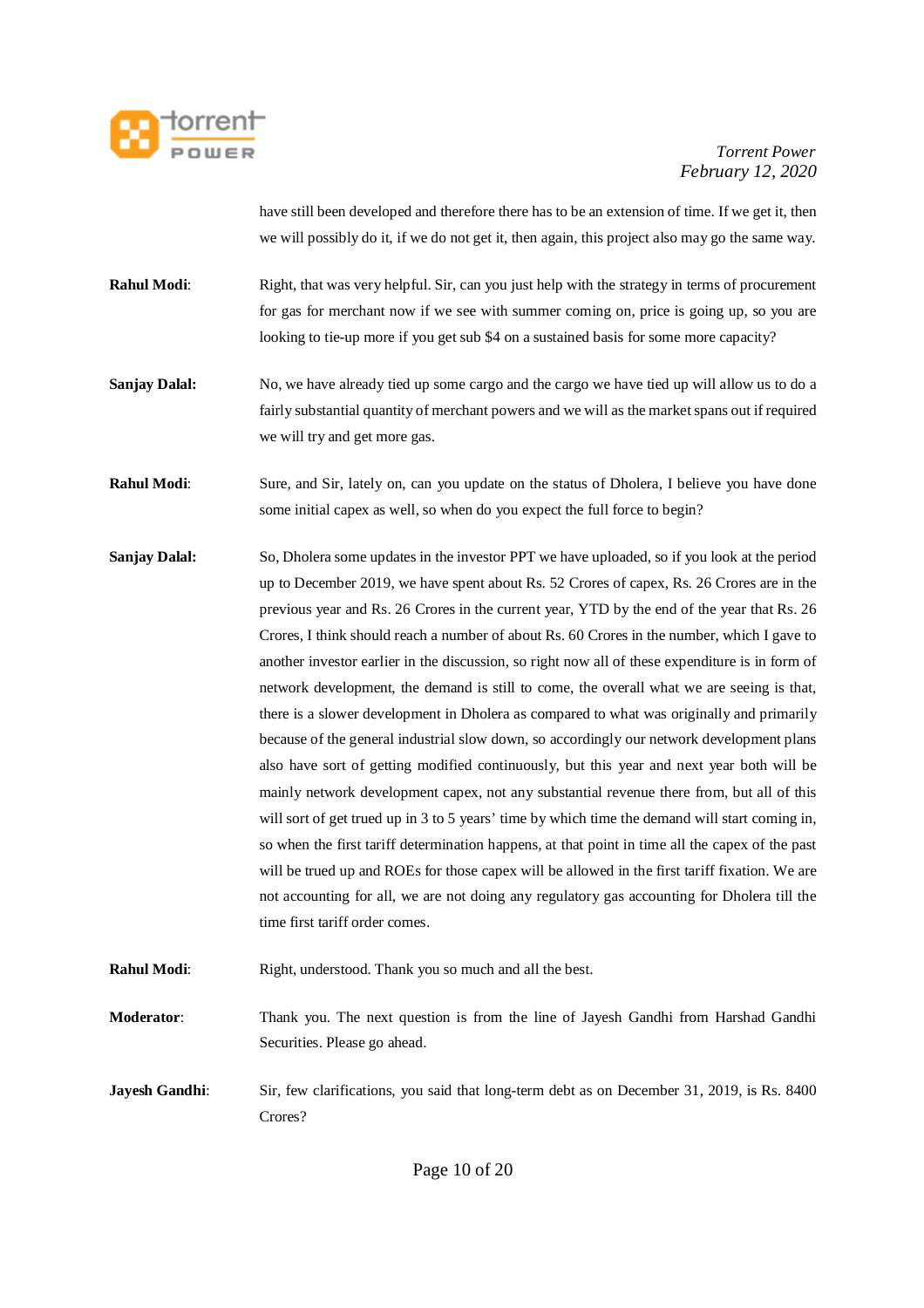

| <b>Sanjay Dalal:</b>  | Rs. 8800 Crores.                                                                                                                                                                                                                                                                                                                                                                                                                                                                                                                                                                                                                     |
|-----------------------|--------------------------------------------------------------------------------------------------------------------------------------------------------------------------------------------------------------------------------------------------------------------------------------------------------------------------------------------------------------------------------------------------------------------------------------------------------------------------------------------------------------------------------------------------------------------------------------------------------------------------------------|
| Jayesh Gandhi:        | By September 30, 2019, it was Rs. 8200 Crores something, so have we increased?                                                                                                                                                                                                                                                                                                                                                                                                                                                                                                                                                       |
| <b>Sanjay Dalal:</b>  | No, let me give an overall perspective for the whole year, so at the beginning of the year<br>April 2019, it was about Rs. 9400 Crores, so including the prepayment, we have paid down<br>about Rs. 1640 Crores of debt in the 9 months period, however, we also raised about Rs. 978<br>Crores debt for financing our capex in the distribution businesses on the 70:30 ratio, which<br>is permitted under the regulations, so that takes us to a net debt of Rs. 8,800 Crores at the end<br>of December, so net reduction over 9 months is about Rs. 660 Crores.                                                                   |
| Jayesh Gandhi:        | If I remember correct, you said that next 3 years capex will be Rs. 1900 to 2000 Crores each<br>right?                                                                                                                                                                                                                                                                                                                                                                                                                                                                                                                               |
| <b>Sanjay Dalal:</b>  | Yes.                                                                                                                                                                                                                                                                                                                                                                                                                                                                                                                                                                                                                                 |
| Jayesh Gandhi:        | And that will be also finance 70:30?                                                                                                                                                                                                                                                                                                                                                                                                                                                                                                                                                                                                 |
| <b>Sanjay Dalal:</b>  | Yes, all distribution capex these are generally finance 70:30.                                                                                                                                                                                                                                                                                                                                                                                                                                                                                                                                                                       |
| Jayesh Gandhi:        | One last question, if we are not getting any demand for DGEN, is not worth to write it off?                                                                                                                                                                                                                                                                                                                                                                                                                                                                                                                                          |
| <b>Sanjay Dalal:</b>  | No, there are accounting rules based on which we make our provisions, and it hardly matters<br>whether we write it off, it is a non-cash charge even if we write it off, if you see financial<br>statement there is a note on impairment of DGEN, so that will give you a perspective why it<br>is impaired or not impaired.                                                                                                                                                                                                                                                                                                         |
| <b>Jayesh Gandhi:</b> | And with this lower gas price, can we think of having a merchant sales from DGEN?                                                                                                                                                                                                                                                                                                                                                                                                                                                                                                                                                    |
| <b>Sanjay Dalal:</b>  | We have in Q1 and Q2 actually done merchant supplies from DGEN, so it all depends on<br>what opportunities come up, if we get RTC opportunities usually we supply from DEGN<br>because one the transportation, it has a dedicated pipeline to get transportation pipeline from<br>PLL, so there are no gas transportation cost and it has premium station heat rate also, so the<br>overall cost of producing power in DEGN is much lower as compared to the other two plants,<br>but we can only supply from DEGN if we get around-the-clock contract, we cannot supply<br>contracts, which are broken up part of the day contract. |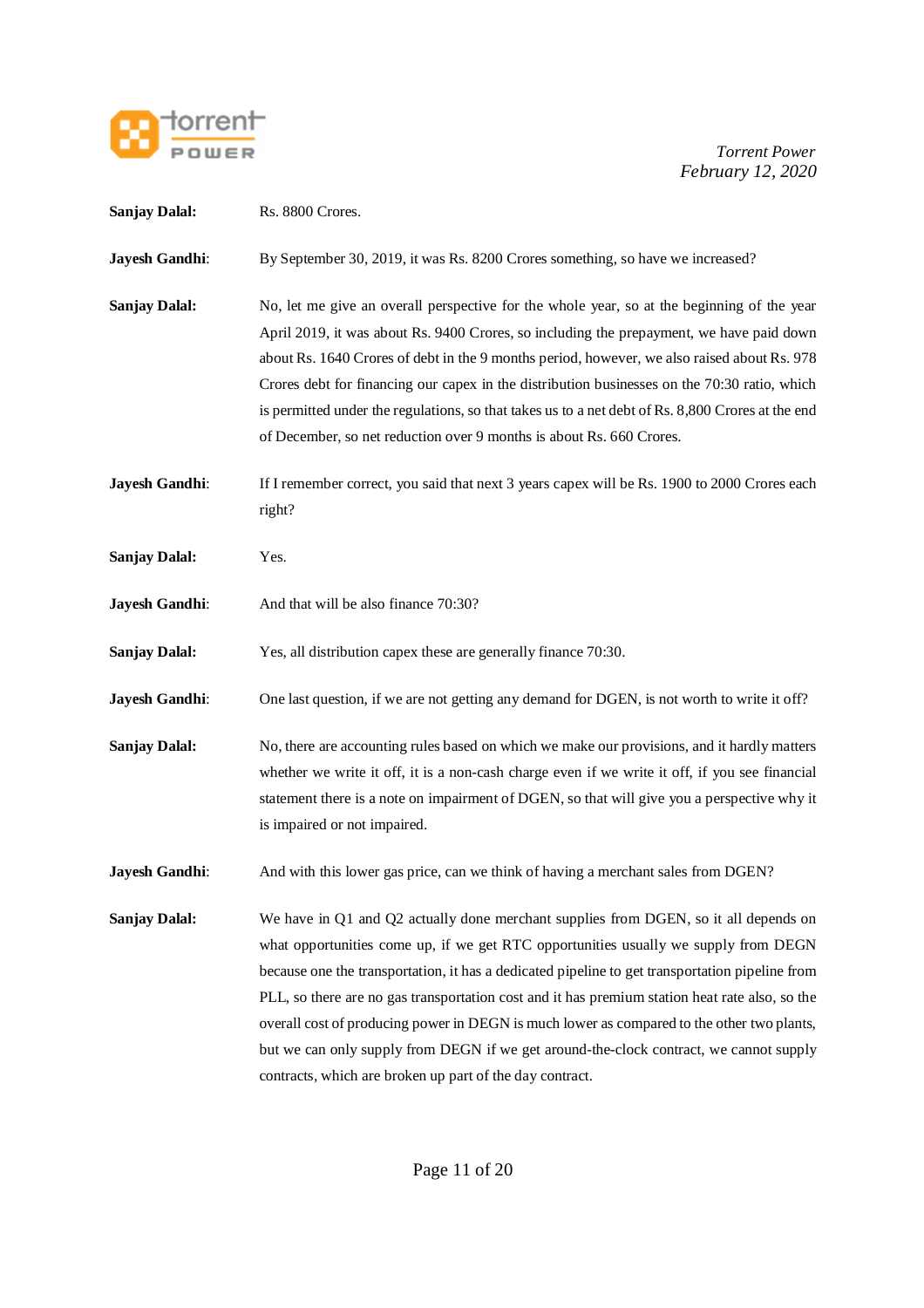

- **Jayesh Gandhi:** So, is it ever possible in next 2, 3 years that we can go to 25% to 30% of capacity in DEGN or that is a remote possibility?
- **Sanjay Dalal:** So, we are definitely seeing that as a strong possibility because the government is working on a policy framework to operationalize stranded gas-based power plant because DEGN is only one of them, overall almost 14,000 megawatt of gas-based power plants are stranded in the country, so the government is working on a scheme to revive and operationalize this plant if that happens we expect DEGN to operate at 35% PLF and it will also increase the opportunity of merchant sales once it is operational at 35% because then it can do even part of the day contracts.
- **Jayesh Gandhi:** One last question, have we now seen improvement in electricity consumption because we have been observing last month-on-month data seeing that electricity consumption has reduced by 7%, 8%, 11%, have we now seeing improvement in last January or February?
- **Sanjay Dalal:** Data up to December shows reduction, January, I think there is an uptake.
- **Jayesh Gandhi:** And how about us?
- **Sanjay Dalal:** So, for next year we are seeing a growth in Ahmedabad distribution area, but we are not seeing much growth in the Surat distribution areas, Dahej distribution area also shows strong growth, but I think is a very small operation.
- **Jayesh Gandhi:** Thank you very much, Sir. That is all from my side. Best of luck for future.
- **Moderator**: Thank you. The next question is from the line of Dhruv Muchhal from HDFC Asset Management. Please go ahead.
- **Dhruv Muchhal:** Sir, can you help us, how much is one cargo of gas in term of quantity and how much units can that generate just to get a rough math?
- **Rishi Shah:** So, one cargo is roughly 3.2 TBTU is Trillion British Thermal Units, so that is equal to around 50 megawatts for 12 months on a 100% PLF basis.
- **Dhruv Muchhal:** Sir, is there sufficient re-gas capacity available if say for instance we want to import further?
- **Sanjay Dalal:** I would guess so, because Mundra terminal has also now been commercialized.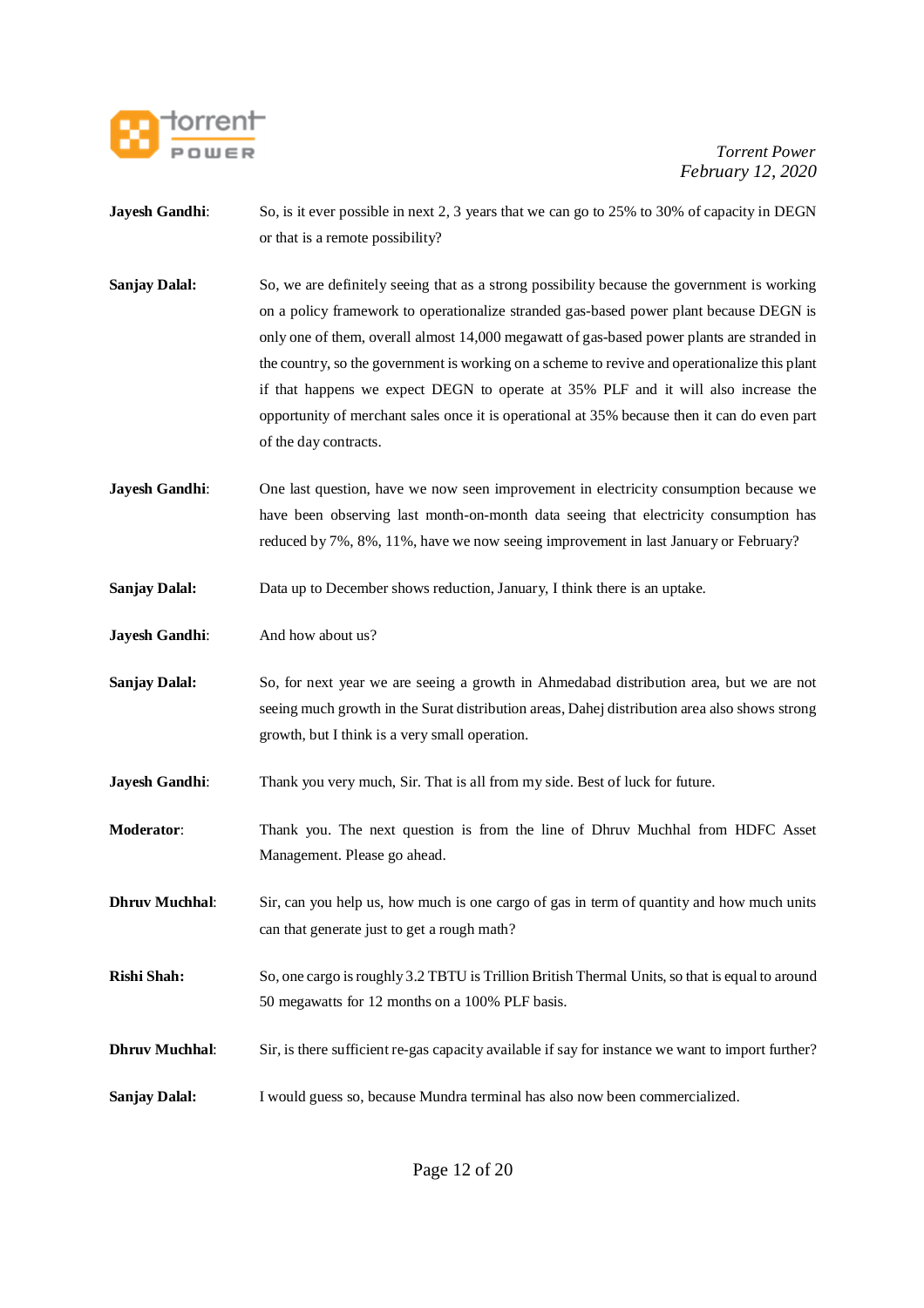

| <b>Dhruv Muchhal:</b> | We can be connected even to Mundra?                                                                                                                                                                                                                                                                                                                                                                                                                                                                                           |
|-----------------------|-------------------------------------------------------------------------------------------------------------------------------------------------------------------------------------------------------------------------------------------------------------------------------------------------------------------------------------------------------------------------------------------------------------------------------------------------------------------------------------------------------------------------------|
| <b>Sanjay Dalal:</b>  | We are connected, GSPL is the send out line from Mundra and we are on the GSPL network.                                                                                                                                                                                                                                                                                                                                                                                                                                       |
| <b>Dhruv Muchhal:</b> | Sir, the merchant sales number you mentioned 1300 MUs, is it fair to assume mostly it was<br>in first half or nothing significant would be in third quarter?                                                                                                                                                                                                                                                                                                                                                                  |
| <b>Sanjay Dalal:</b>  | So, first and second quarter and some in third quarter also, normally it would not have been,<br>but there is some sales in the third quarter also.                                                                                                                                                                                                                                                                                                                                                                           |
| <b>Dhruv Muchhal:</b> | Sir, lastly you gave the EBITDA numbers for Q3 by segments, if you can give it for the last<br>year Q3 also?                                                                                                                                                                                                                                                                                                                                                                                                                  |
| <b>Sanjay Dalal:</b>  | I do not have it right away, can we give you offline?                                                                                                                                                                                                                                                                                                                                                                                                                                                                         |
| <b>Dhruv Muchhal:</b> | Yes, sure. Thank you, Sir.                                                                                                                                                                                                                                                                                                                                                                                                                                                                                                    |
| Moderator:            | Thank you. The next question is from the line of Vijay Kumar from Spark Capital. Please go<br>ahead.                                                                                                                                                                                                                                                                                                                                                                                                                          |
| Vijay Kumar:          | Good evening, Sir. So, with the commissioning of about 170 megawatts in this quarter, I<br>presume there would not be any under construction project, right, in SECI 3 and SECI 5 are<br>almost not being executed, so there would be no projects under execution?                                                                                                                                                                                                                                                            |
| <b>Sanjay Dalal:</b>  | Yes.                                                                                                                                                                                                                                                                                                                                                                                                                                                                                                                          |
| Vijay Kumar:          | Understood, so with the reduction in interest cost going forward and improvement in<br>operating cash flow and about this equity that was required for SECI 3 and 5 not being<br>committed, so what is the plan for all this capital that you will be generating over the next<br>one, two, to three years, so what I am trying to understand is what would be the aspiration of<br>Torrent Power from here on, so what are your areas where you would look to put in capital<br>or focus your efforts in growth, etc., etc.? |
| <b>Sanjay Dalal:</b>  | As have we indicated a little while earlier, we have strong capex plans in our distribution<br>businesses. We also expect to acquire one or more franchise operations in the next few years<br>as that opportunity opens up because the government is very keen to privatize the distribution<br>segment, so that will require additional capital, so far as the thermal generation business is<br>concerned we are not expecting any capital deployment in the next couple of years and so far                               |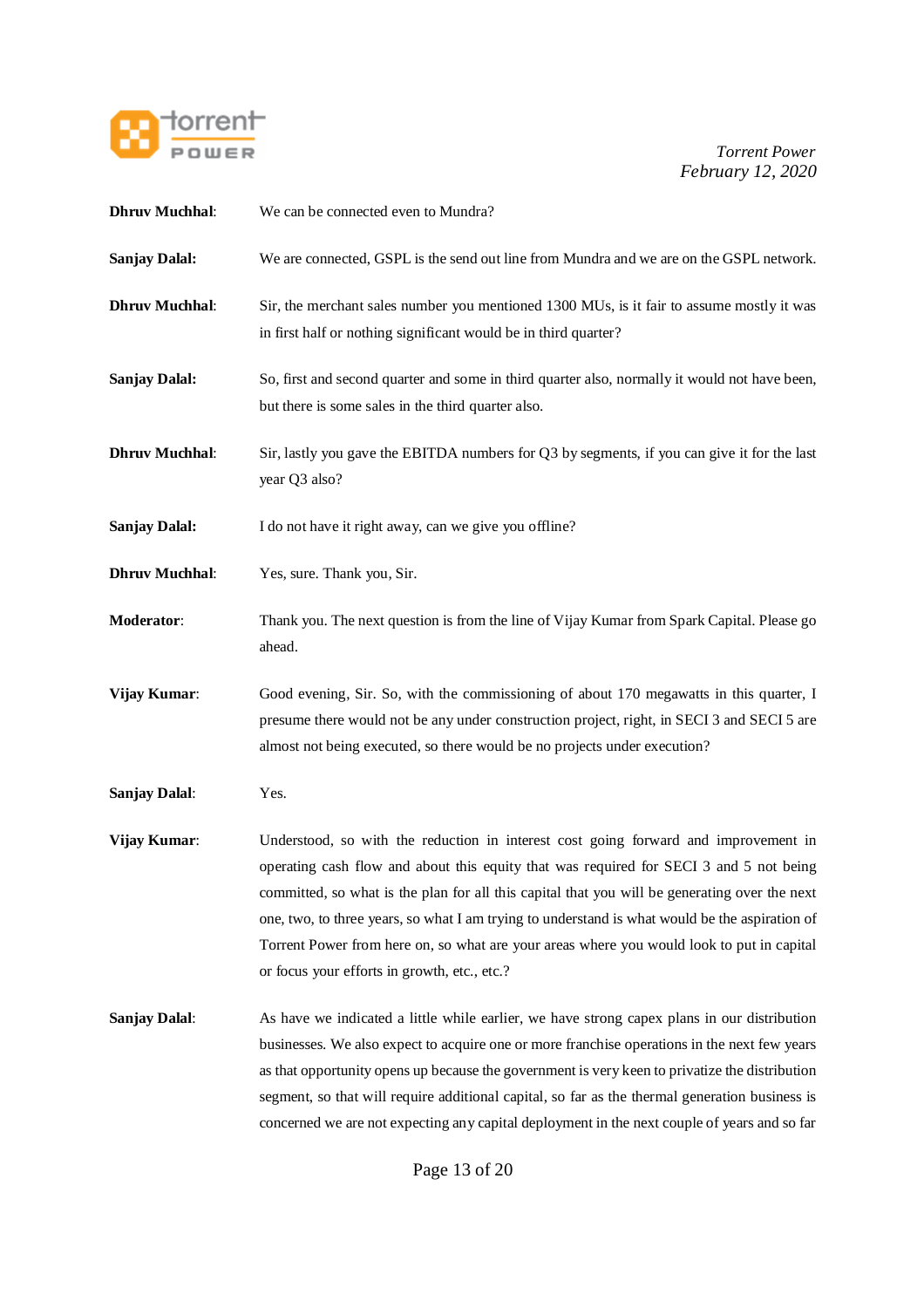

as renewable business is concerned we are taking a pause as we had indicated in the last quarter from participating in third party contract, bidding for third party contracts, however, our own discount also has RPO requirements that will be full filled, so they are planning to come out with tender for their requirements and we will participate in those tender, so to that extend we will do renewables and transmission in the segment, which we are interested in deploying capital provided we are able to get it at the right returns, so overall the approach has been that not to allocate capital at anything, which is lower than 15% ROE.

**Vijay Kumar**: Understood, so if I heard you right primarily it would be into?

- **Sanjay Dalal:** The visibility of capex is in distribution businesses, our business is a visibility of capex is low and our approach will be that we will only pursue quality growth and not misallocate capital and so if there is extra capital like what we did recently we have distributed almost Rs. 1,000 Crores by prepayment of debt and another Rs. 670 Crores by way of dividend, so we will prefer to do that rather than commit at low returns.
- **Vijay Kumar**: Understood, so to focus on this distribution business where you are probably looking at opportunities, could you give us more detail where all your efforts are, is there anything that you are already looking at or any areas or state where you think you would really be interested in?
- **Sanjay Dalal:** So, again from a visibility perspective Shil, Mumbra and Kalwa, we are expecting that will be handed over to us by the end of this month, so we will start focusing on that area, once we get that area. Odisha regulator has floated request of proposal for privatization of three DISCOMS of Odisha, so we are actively examining and participating in that process also, so this is from a visibility of perspective, other than that the government is extremely keen and pushing states to bring out more distribution circles for privatization either by way of franchise agreements or by way of full privatization like what Odisha is trying to do, so those opportunities as and when they come would be of interest to us.

**Vijay Kumar:** Understood, Sir. Got it, anything in the transmission side that you are already working on?

**Sanjay Dalal:** We have participated, but not won any project as of now, I think there is a new round of projects, which have just been announced, so we will examine that we will participate, but we will be rational.

**Vijay Kumar:** This could be the interstate TBCB projects?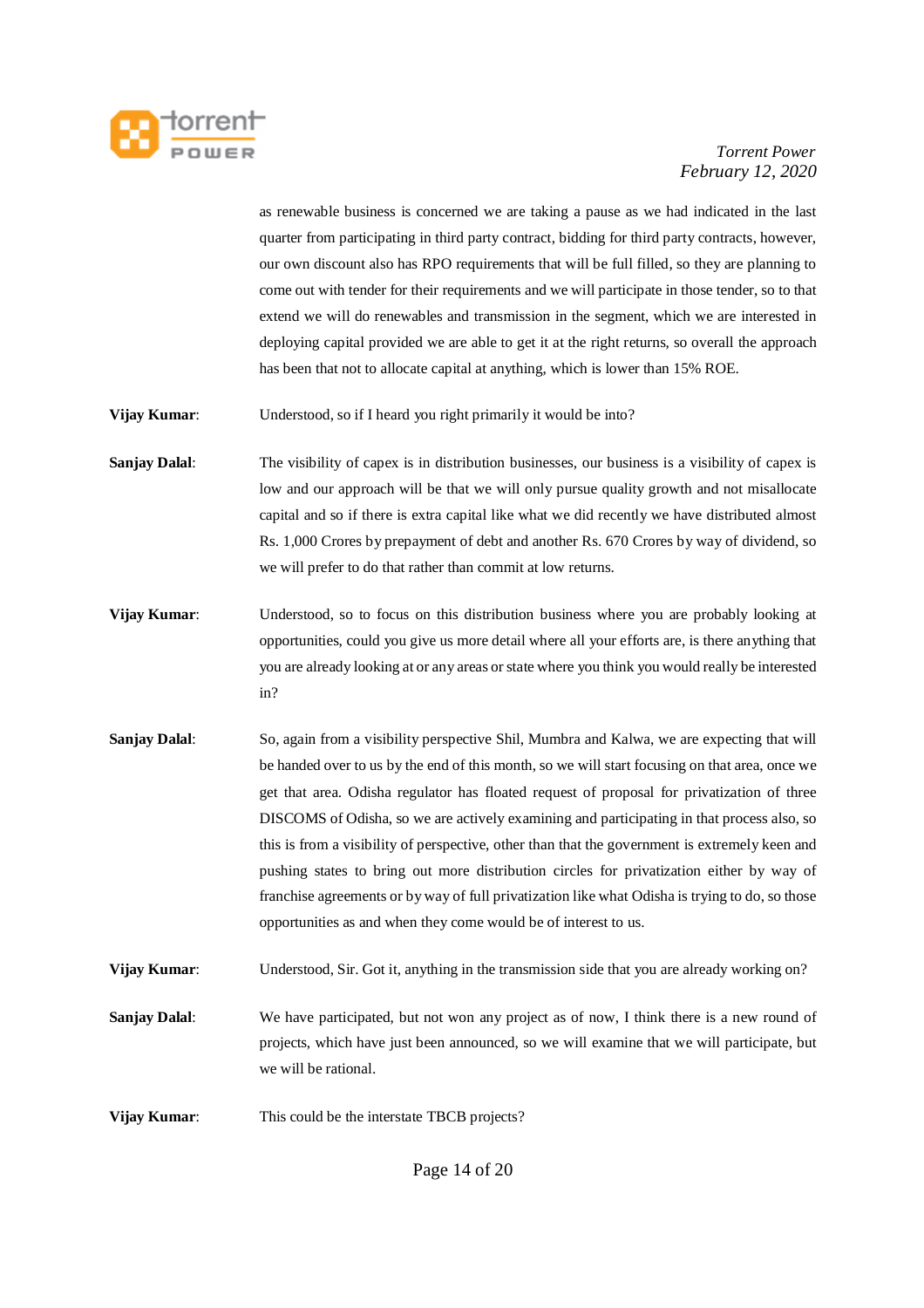

- **Sanjay Dalal:** Yes, tariff based competitive bidding project. They are interstate as well as some of them could be intra-states also.
- **Vijay Kumar**: Got it, Sir. Thank you for answering the question and all the best.
- **Moderator**: Thank you. The next question is from the line of Mohit Kumar from IDFC Securities. Please go ahead.
- **Mohit Kumar:** Sir, one clarification, the taxes for the quarter just for deferred tax, effective tax rate meaning by adding current taxes and deferred tax is negative, am I missing something and how should we see for the tax rate, effective tax for the FY2020 and FY2021?

**Sanjay Dalal:** So, that number which you are seeing I think that is Rs. 108 Crores?

- **Mohit Kumar:** Right, Rs. 105 Crores.
- **Sanjay Dalal:** So, if you see the tax expense line it Rs.108 credit, so there are three elements to it, so it is made up of current tax charge which is Rs. 67 Crores that is there in the P&L, so that is the MAT tax, which we had to pay, then there is a net deferred tax credit of Rs. 175 Crores, Rs. 175 Crores have two elements, one is Rs. 105 Crores, which as I explained earlier because of reduction in MAT rate from 21.55% to 17.47% by taxation law amendment act of 2019, the past accumulated MAT credit, which we were not able to utilize will now be utilized and we took a credit for that, which was estimated at Rs. 464 Crores for the whole year, so out of that Rs. 464 Crores, Rs. 105 Crores is attributable to this quarter, so the remaining Rs.70 Crores deferred tax asset is a net deferred tax adjustments relating to operations of the current year, so it is a deferred tax asset for the simple reason that the MAT tax, which we are paying Rs. 67 Crores is part of getting carried forward by way of deferred tax present because we will be utilizing that when use our tax liability in future, so that brings a Rs. 208 Crores, so out of this Rs. 108 Crores, Rs. 105 Crores is one time, it will not occur, in fourth quarter also there will be a similar number, not exactly Rs. 105 Crores, but a lower number of deferred tax credit pertaining to this reduction in tax rate, but next year onwards it would not be there.
- **Mohit Kumar**: What is the average tariff in SMK, what was the average tariff and how much was MU sold in a year in the area?

**Sanjay Dalal:** Average tariff I would not have it right away.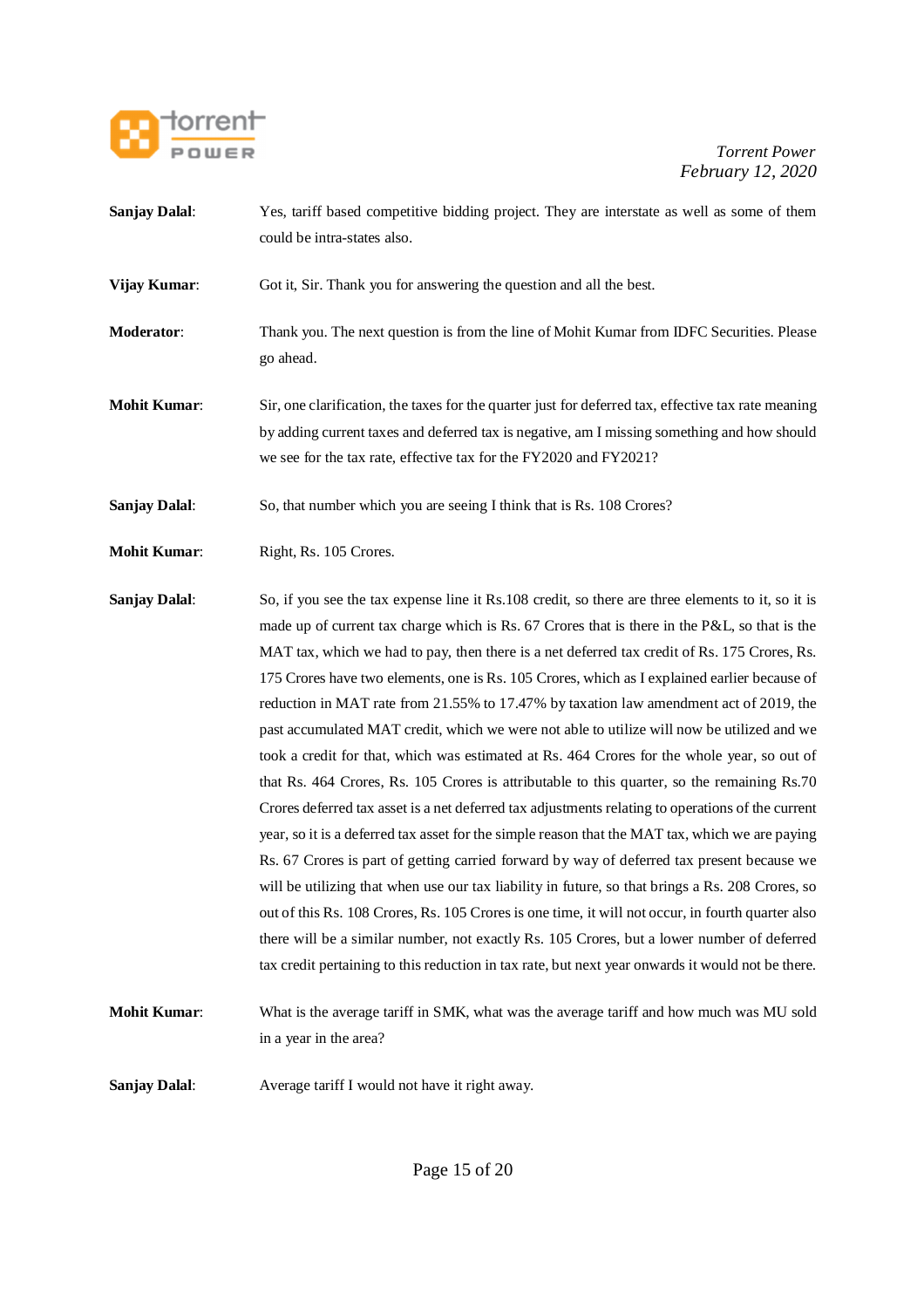

- **Mohit Kumar:** I will take it later. Last question, is there any VAT payables state VAT implication in our gas sourcing or is it 0 for us?
- **Rishi Shah**: So, we are directly importing, so there is no question of VAT, we are not buying locally, we have international suppliers and directly importing and consuming, so there are no VAT implication for us.
- **Mohit Kumar**: Understood. Thank you, Sir.
- **Moderator**: Thank you. The next question is from the line of Rahul Modi from ICICI. Please go ahead.
- **Rahul Modi:** Sir, just a couple of quick questions, firstly on the regular debt repayments on an annual basis what would be the number like?
- **Sanjay Dalal:** Next 12 months number?
- **Rahul Modi**: Yes.
- **Sanjay Dalal**: So, around Rs. 700 Crores, but this does not include some cash sweep related pre-payments, if you add that it could be around Rs. 900 Crores to Rs. 1,000 Crores.
- **Rahul Modi:** Sure, and just one question wanted to check, we have seen the overall performance of renewables this year due to seasonality has not been the best, have you also faced certain issues with regards to that in terms of PLF?
- **Sanjay Dalal:** No, in our distribution areas we have been more or less okay.
- **Rahul Modi:** Sorry, in the renewables?

**Sanjay Dalal:** So, renewables, there are two aspects particular from Gujarat projects. So if you see the PPT, which we have uploaded we have given the renewable PLF, which shows that overall there has been an increase in PLF in this quarter as compared to the previous year quarter, so that is because of wind speeds have been better, particularly in December, this is a low wind quarter, but December in Gujarat is decent quarter, so these are generation PLF, which we have given, overall PLF have been higher, however, in Gujarat the accountings for wind energy is with the delay of one month, so in our P&L, the December is not appearing, it will appear in the next quarter, that why our EBITDA are therefore flat in spite of PLF being better than last quarter.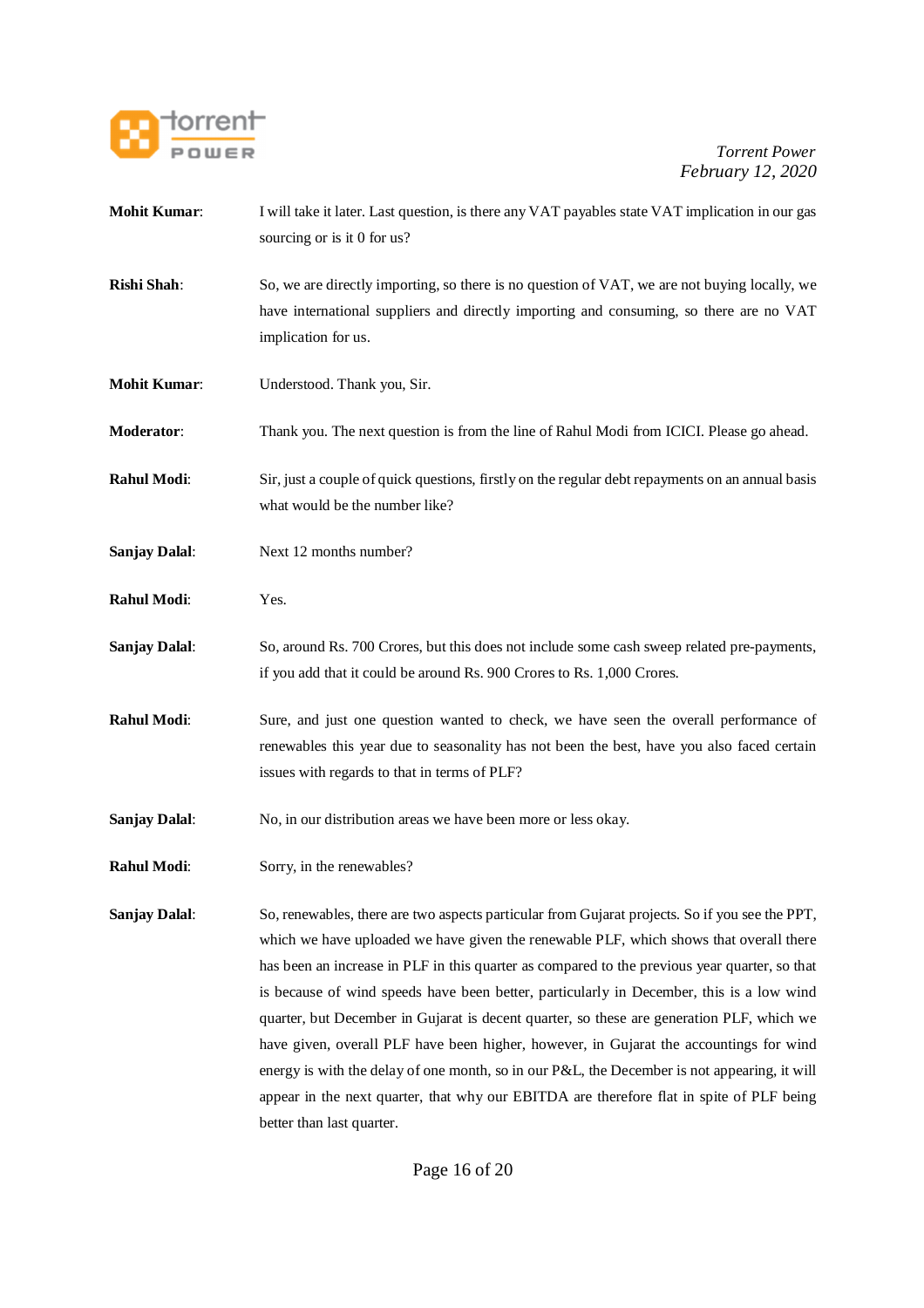

| <b>Rahul Modi:</b>    | Sir, it will be one quarter minus on months?                                                                                                                                                                                                                                                                                                                                                                                                                                                             |
|-----------------------|----------------------------------------------------------------------------------------------------------------------------------------------------------------------------------------------------------------------------------------------------------------------------------------------------------------------------------------------------------------------------------------------------------------------------------------------------------------------------------------------------------|
| <b>Sanjay Dalal:</b>  | Yes, we have accounted September, October and November, so this is the way low wind<br>period, December is the decent wind period in Gujarat, so most of our capacities are in<br>Gujarat, so this December has been better than last December, so the overall October,<br>November and December generation PLF is better it is 21.73% versus 18.65% in the previous<br>quarter, however, that has not reflected currently in P&L because of delay of one month in<br>energy accounting by SLDC project. |
| Rahul Modi:           | Thank you so much.                                                                                                                                                                                                                                                                                                                                                                                                                                                                                       |
| Moderator:            | Thank you. The next question is from the line of Ritvik Sheth from Oneup Financial. Please<br>go ahead.                                                                                                                                                                                                                                                                                                                                                                                                  |
| <b>Ritvik Sheth:</b>  | Sir, just one question, is it possible to give the breakup between Ahmedabad and Surat<br>cumulative equity invested till date?                                                                                                                                                                                                                                                                                                                                                                          |
| <b>Sanjay Dalal:</b>  | Cumulative equity invested, you mean Regulated equity? You can take it actually from the<br>tariff order itself, as on March 2019, it was roughly Rs. 1800 Crores.                                                                                                                                                                                                                                                                                                                                       |
| <b>Ritvik Sheth:</b>  | For Ahmedabad?                                                                                                                                                                                                                                                                                                                                                                                                                                                                                           |
| <b>Sanjay Dalal:</b>  | Yes, Ahmedabad.                                                                                                                                                                                                                                                                                                                                                                                                                                                                                          |
| <b>Ritvik Sheth:</b>  | And what about Surat?                                                                                                                                                                                                                                                                                                                                                                                                                                                                                    |
| <b>Sanjay Dalal:</b>  | Surat was about Rs. 650 Crores.                                                                                                                                                                                                                                                                                                                                                                                                                                                                          |
| <b>Ritvik Sheth:</b>  | Sure, thank you.                                                                                                                                                                                                                                                                                                                                                                                                                                                                                         |
| <b>Sanjay Dalal:</b>  | So, you can see the recent tariff petition, which we have filed for 2021, you get a lot of data<br>or more updated data in it, I just have actual data for last year.                                                                                                                                                                                                                                                                                                                                    |
| <b>Ritvik Sheth:</b>  | Sure, no problem. Thank you, Sir.                                                                                                                                                                                                                                                                                                                                                                                                                                                                        |
| Moderator:            | Thank you. The next question is from the line of Vishal Biraia from Aviva Insurance. Please<br>go ahead.                                                                                                                                                                                                                                                                                                                                                                                                 |
| <b>Vishal Biraia:</b> | Sir, any interest in acquisition of stressed projects?                                                                                                                                                                                                                                                                                                                                                                                                                                                   |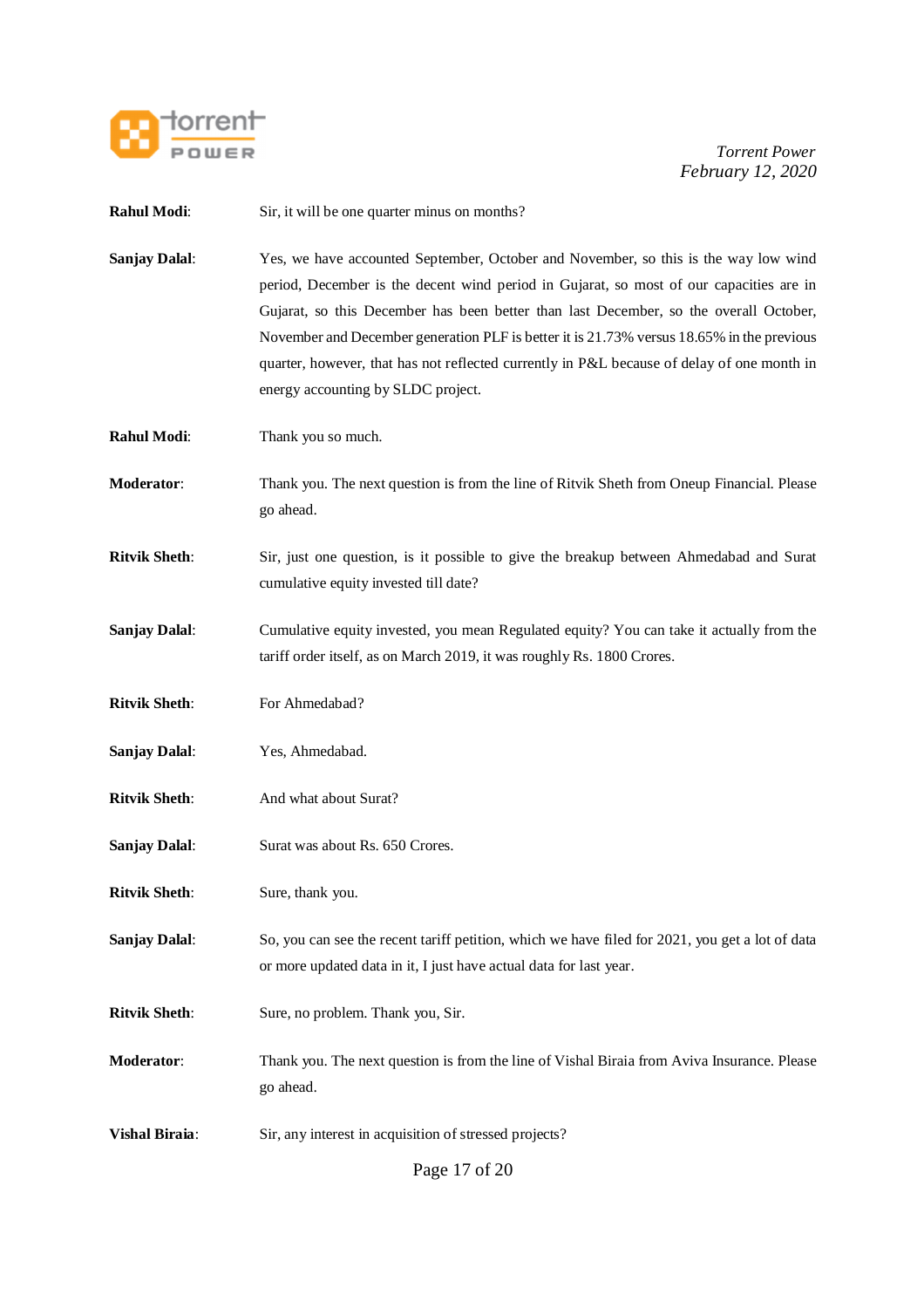

- **Sanjay Dalal**: So, there is no active opportunity, which we are currently pursing, so we keep examining it, but we have not found anything worthwhile actually, so there is nothing on hand as of now.
- **Vishal Biraia:** It is clear that the existing projects that are on offer and not able to compete, if possible can you discuss more of this?
- **Sanjay Dalal:** Come again, can you repeat the question, please?
- **Vishal Biraia**: What would be the main criteria for existing projects that an offer or not hitting, which are those criteria, if possible for you to share?
- **Sanjay Dalal**: For us?
- **Vishal Biraia**: Yes.
- **Sanjay Dalal**: Basically, these projects are stranded and they have gone into bankruptcy resolution for reasons, there are issues and now these issues are very different from each project, so they are not all comparable, but when we look at them we have to see whether we can handle those issues and how much time it will take for us to handle those issues and if we are not able to handle it whether we should really be getting into it, so most of the projects therefore gets rejected from our perspective is that we do not see any resolution for the issues, which are affecting those specific project, so then the purchaser sort of has to be speculated that something will happen and you will be able to manage it and make it profitable, so that is not the basis on which we will be able to allocate capital because that is very substantial risk.
- **Vishal Biraia:** Thank you very much.
- **Moderator**: Thank you. The next question is from the line of Aniket Mittal from Motilal Oswal Financial Services. Please go ahead.
- **Aniket Mittal**: Sir, just actually one clarification on the SECI I project, the 50 megawatt one, when will that come on our books?
- **Sanjay Dalal:** So, roughly it is July 2019-July 2020, so one month after July, I think post July 2020, so between July 2000 and December 2020, I think it will come in our book.
- **Aniket Mittal**: Sir, if I may one more question on the transmission front, which a while ago you said that you have actually bided for the projects that you have not been able to win any and having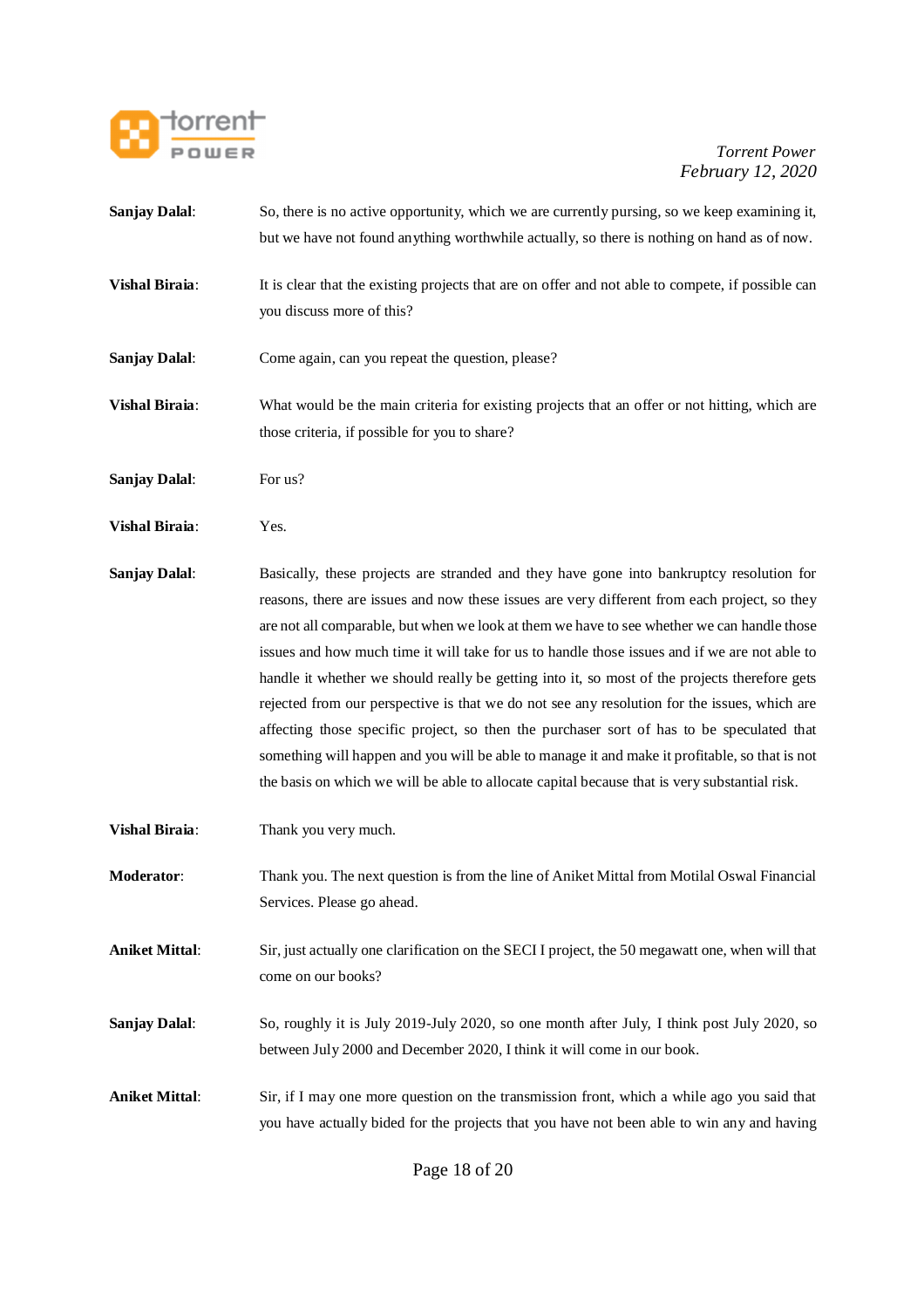

looked at one of the projects that you have bided the L1 cost was actually around 15% odd lower than what we had bided, so how do you see the intensity in the sector, did you feel that biding itself has been aggressive or internally you can do something to improve your capabilities within transmission?

- **Sanjay Dalal**: So, initially I think the biding intensity was high, which we sort of sensed that has tapered down towards the end when the recent round was completed, so we will have to see now what happens in the second round because PGCIL has several advantages, which none of the private sector player has, PGCIL was actually the highest winner in the recent round, they have a lower cost of debt, they tend to substantially fund their bided projects through debt rather than equity and they have very low O&M cost, which they get is far more than what they actually incur, so on an incremental basis they hardly have any O&M cost so because of these advantages they have been very aggressive in the last round, the new round we will have to see, we on our part have been continuously looking at various aspects relating to project of execution time lines and O&M cost, etc., to see how we can become more and more competitive and so we have been able to narrow down the differences and there have been few where we are L2, so we will see in the next round if the biding intensity has subsided, as I said that is one thing or we do not compromise is the ROE, so we need to get our ROE, otherwise the project we will never take.
- **Aniket Mittal:** Sir, while biding what sort of ROE do we generally look at?
- **Sanjay Dalal:** So, our ROE expectations is typically 15%, it all depends, now of course in the last one year there has been reduction in interest rate by more than 1%, so we are also examining whether we need to reconsider our ROE hurdle rates, but this is for relatively the same project, so each project will have its own characteristic so some of them if they are riskier then we tend to add some risk premium while biding for those projects.

**Aniket Mittal**: Thank you.

- **Moderator:** Thank you. The next question is from the line of Jaykant Kasturi from Way2Wealth Securities. Please go ahead.
- **Jaykant Kasturi**: I have just one question in terms of you said you are expecting the investment amount from the Pipavav project, so what was the amount invested?
- **Sanjay Dalal:** As I said roughly about Rs. 70 Crores to Rs. 80 Crores we have invested.